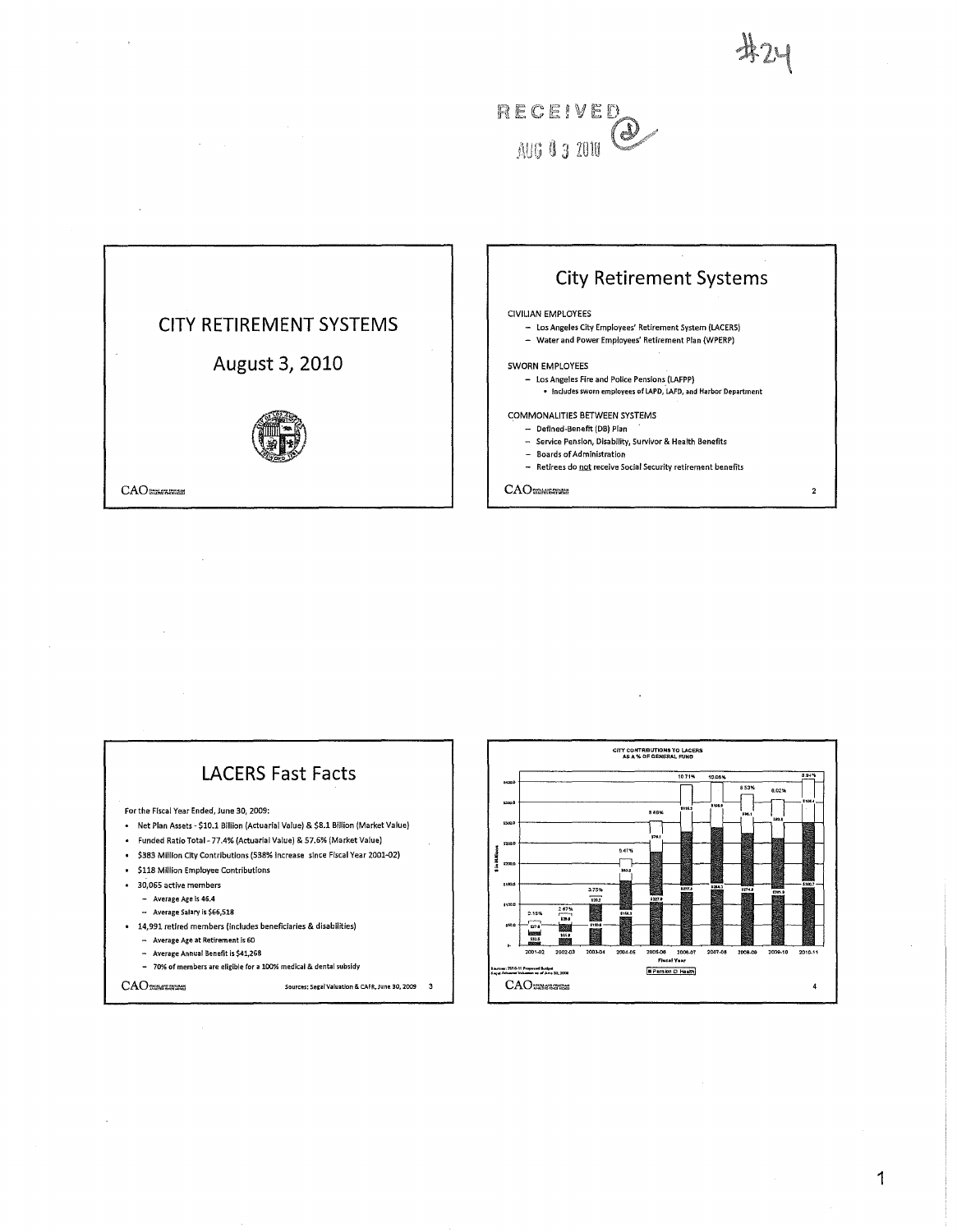



 $\Delta \sim 10^4$ 

 $\sim$   $\sim$ 

### LACERS Plan Design

- Normal Retirement (Full Allowance)
- Age 55 with 30 Years of City Service Age 60 with 10 Years of Continuous Service
- $-$  Age 70
- Retirement Benefit for a Normal Retirement is calculated as follows:

Retirement Factor (2.16%) x Final Compensation x Service Credit

- Examples of the annual Retirement Benefit with the average employee annual salary of \$66,518:
	- 10 Years Service Credit (Age 60+) x 2.16% x \$66,518 = \$14,367<br>• 20 Years Service Credit (Age 60+) x 2.16% x \$66,518 = \$28,736<br>• 30 Years Service Credit (Age 55+) x 2.16% x \$66,518 = \$43,104<br>• 35 Years Service Credit (Age
	-
	-

CAO

# LACERS Plan Design

- Final Compensation (FC) is based on highest consecutive 12 month period
- Maximum Allowance = 100% of FC at 46.3 Years of Service

#### • Retiree Health (Medical & Dental)

- Eligible for a Subsidy at Age 55 & 10 Years of Service
- 40% of Subsidy at 10 Years of Service 12% of retirees eligible)
- 100% Subsidy at 25 Years of Service (70% of retirees eligible)
- Current Dentai·Maximum Subsidy is \$36.16/month
- Current Medical Maximum Subsidy is \$1,123/month (Tied to Kaiser 2- Party Rate)

CAO

 $\overline{7}$ 

 $\bf{8}$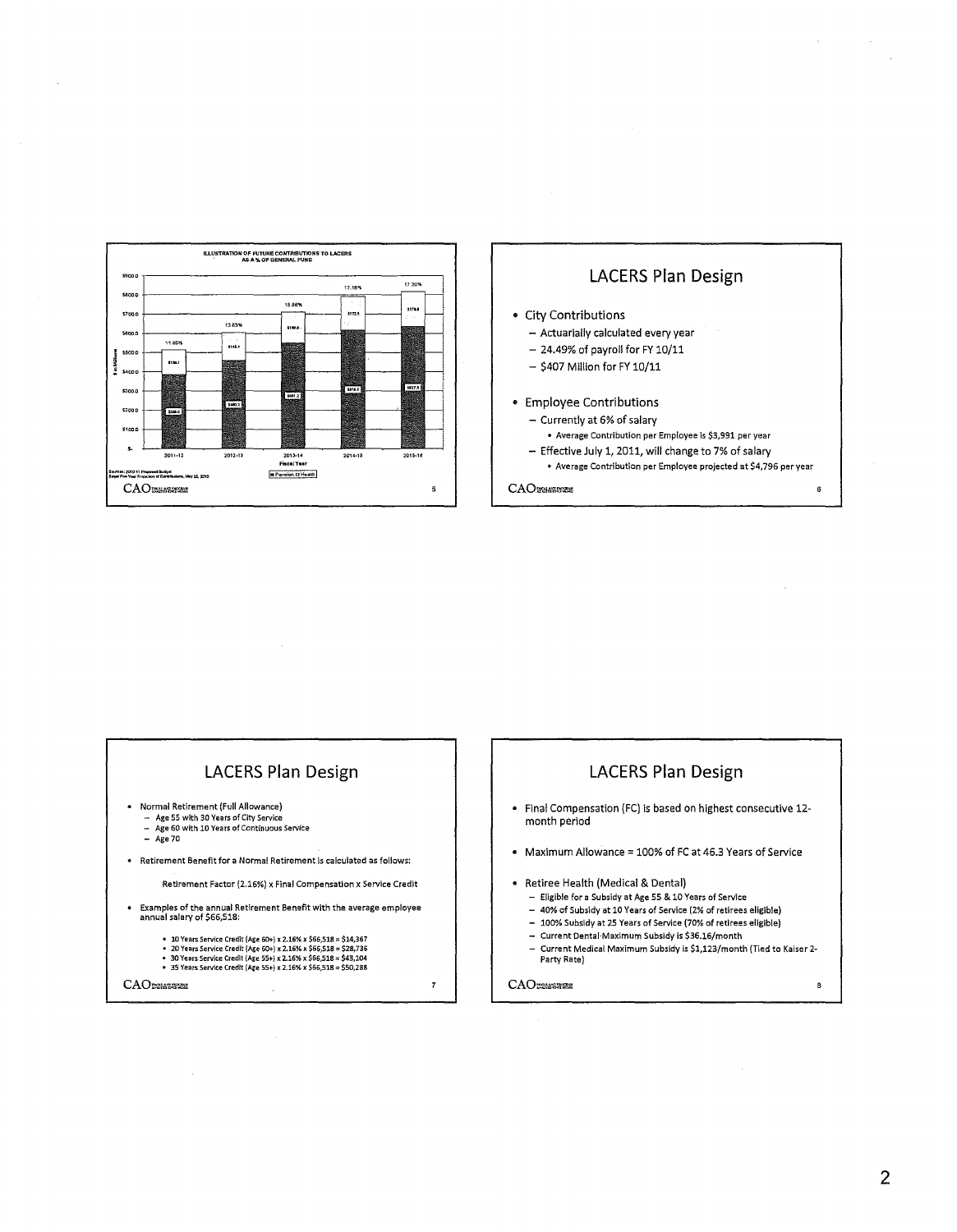

## COLA Bank Impact

| <b>Effective Date</b> | Average<br>CPI | Approved<br>COLA | Max.<br>COLA | Difference | <b>COLA Bank</b>                 |
|-----------------------|----------------|------------------|--------------|------------|----------------------------------|
| 7/1/2009              | 3.50%          | 3.00%            | 3.00%        | 0.50%      | 0.5% banked                      |
| 7/1/2008              | 3.30%          | 3.00%            | 3.00%        | 0.30%      | 0.3% banked                      |
| 7/1/2007              | 4.30%          | 3.00%            | 3.00%        | 1.30%      | 1.3% banked                      |
| 7/1/2006              | 4.50%          | 3.00%            | 3.00%        | 1.50%      | 1.5% banked                      |
| 7/1/2005              | 3.30%          | 3.00%            | 3.00%        | 0.30%      | 0.3% banked                      |
| 7/1/2004              | 2.60%          | 2.60%            | 3.00%        | $-0.40%$   | Up to 0.4% was<br>used from bank |
| 7/1/2003              | 2.80%          | 2.80%            | 3.00%        | $-0.20%$   | Up to 0.2% was<br>used from bank |
| 7/1/2002              | 3.30%          | 3.00%            | 3.00%        | 0.30%      | 0.3% banked                      |
| 7/1/2001              | 3.30%          | 3.00%            | 3.00%        | 0.30%      | 0.3% banked                      |
| 7/1/2000              | 2.30%          | 2.30%            | 3.00%        | $-0.70%$   | Up to 0.7% was<br>used from bank |

### Fire & Police Pensions Fast Facts

- Five Distinct Retirement Tiers (Tiers I, tl, Ill, IV & V) Tler V implemented on January 1, 2002
- For the Fiscal Year Ended, June 30, 2009 (combined Tiers 1-V):
- Net Plan Assets- \$15 Billion (Actuarial Value) & \$10,9 Billion (Market Value)
- Funded Ratio Total· 89.4% (Actuarial Value)
- \$327 Million City Contributions (216% Increase since Fiscal Year 2001..02)
- \$104 Million Employee Contributions
- 13,802 active members
	- Average Age is 40.1 (Tier IV is 41.2; Tier V is 39.6)
	- Avenge Salary is \$98,337 (Tier IV is \$105,243; Tier Vis \$97,570)
- 12,327 retired members {in dudes beneficiaries & disabilities)
- Averare Ate at Retirement ts S1.4(Tier IV Is 45.1; Tier V Is 55.1)

Sources: Segal Valuation & CAFR, June 30, 2009 11

• Average Annual Benefrt *is* \$59,940 (Tier IV Is \$45,324;TferV Is \$83,004)

CAO

Deferred Retirement Option Plan (DROP)

- Implemented on May 1, 2002
- Voluntary program
- Tier V- Must be minimum Age 50 with at least 25 Years of Service
- Employees continue working for up to 5 years, receive a normal salary & continue to pay contributions
- Employees are considered "retired", however, do not receive a retirement allowance until exiting DROP
- During the DROP period, the retirement allowance is placed in a DROP account and earns 5% interest per annum
- After the DROP period expires, employees may no longer<br>work as a sworn member and begin receiving their retirement<br>allowance <u>plus</u> the DROP account funds (e.g. via lump sum)

CAO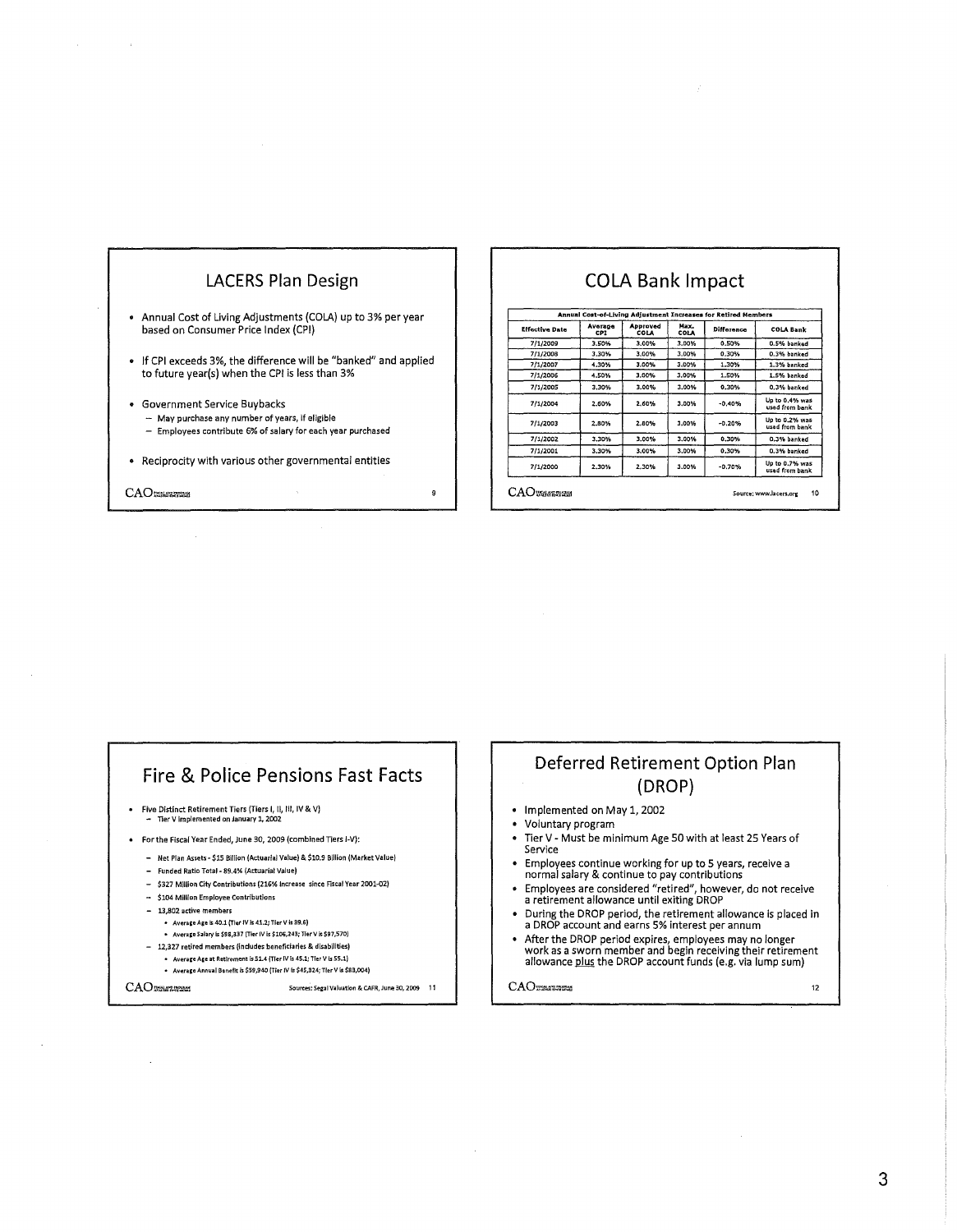

 $\ddot{\phantom{0}}$ 



### Fire & Police Pensions Plan Design

- City Contributions
	- Actuarially calculated every year
	- 30.12% of payroll for FY 10/11 (All Tiers)
	- \$395 Million for FY 10/11 (All Tiers)
- Employee Contributions
	- For Tier IV, the contribution is 8% of salary
	- $-$  For Tier V, the contribution is 8% of salary if the Plan is funded at 100% or more:
		- The contribution is 9% of salary if Plan is funded at less than 100%
		- · Employees currently contribute 9% of salary

**CAO** 

Fire & Police Pensions Plan Design

| No Minimum Age;<br>Age 50;<br>20 Years of Service<br>20 Years of Service |
|--------------------------------------------------------------------------|
|                                                                          |
|                                                                          |
|                                                                          |
| 40%<br>50%                                                               |
| 55%<br>65%                                                               |
| 70%<br>81%                                                               |
| 70%<br>90%                                                               |
|                                                                          |

CAO

 $15$ 

 $\bar{z}$ 

 $\overline{4}$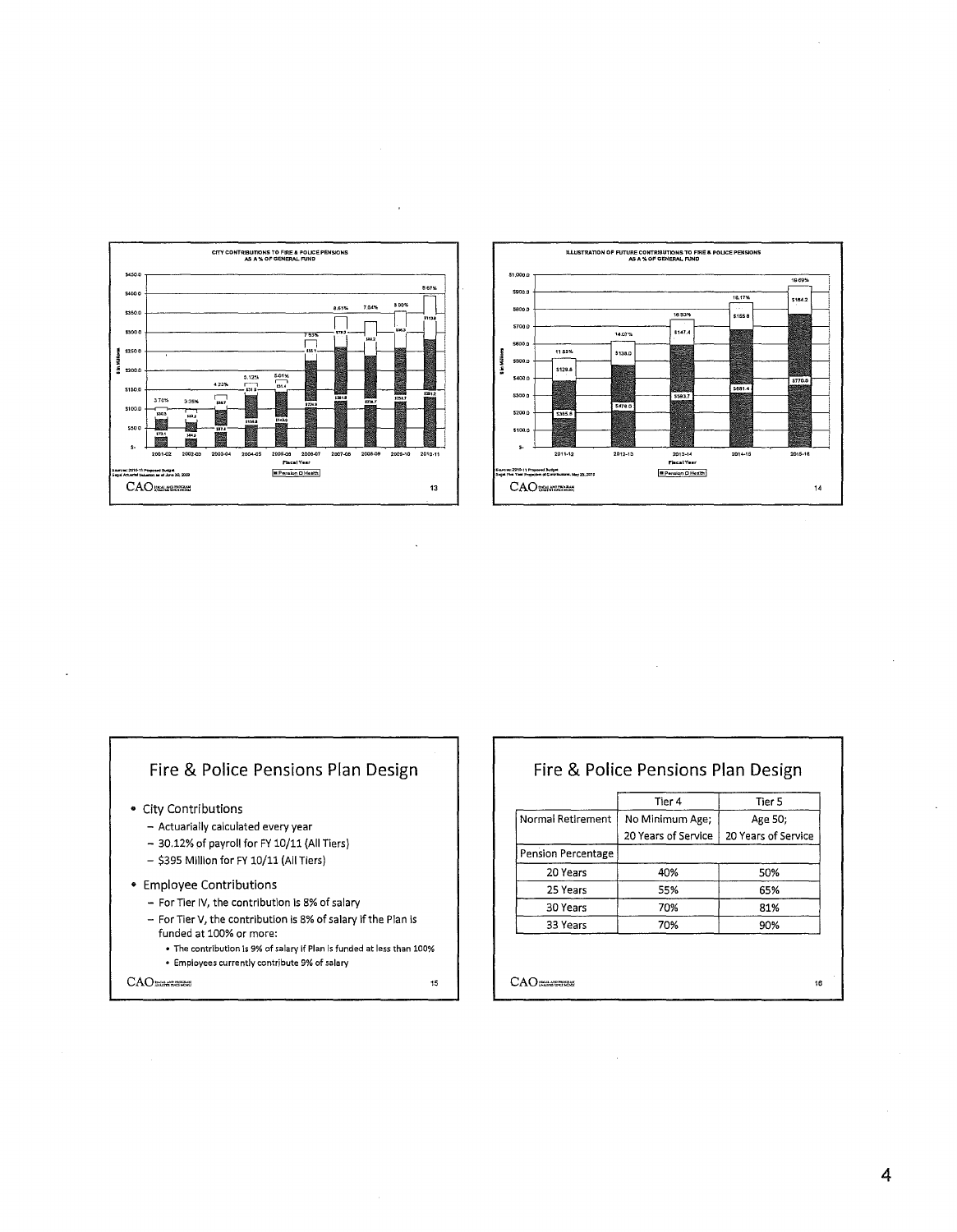





DWP Retirement Plan Fast Facts

- \$7.2 Billion Net Plan Assets (Actuarial Value) & \$5.7 Billion (Market Value)
- 89.97% Funded Ratio (Retirement)- Actuarial Value {Ratio of Assets to liabilities)
- \$326 Million DWP Contributions (831% Increase *since* Fiscal Year 2001-02)

Source: Segal Valuation, June 30, 2009 20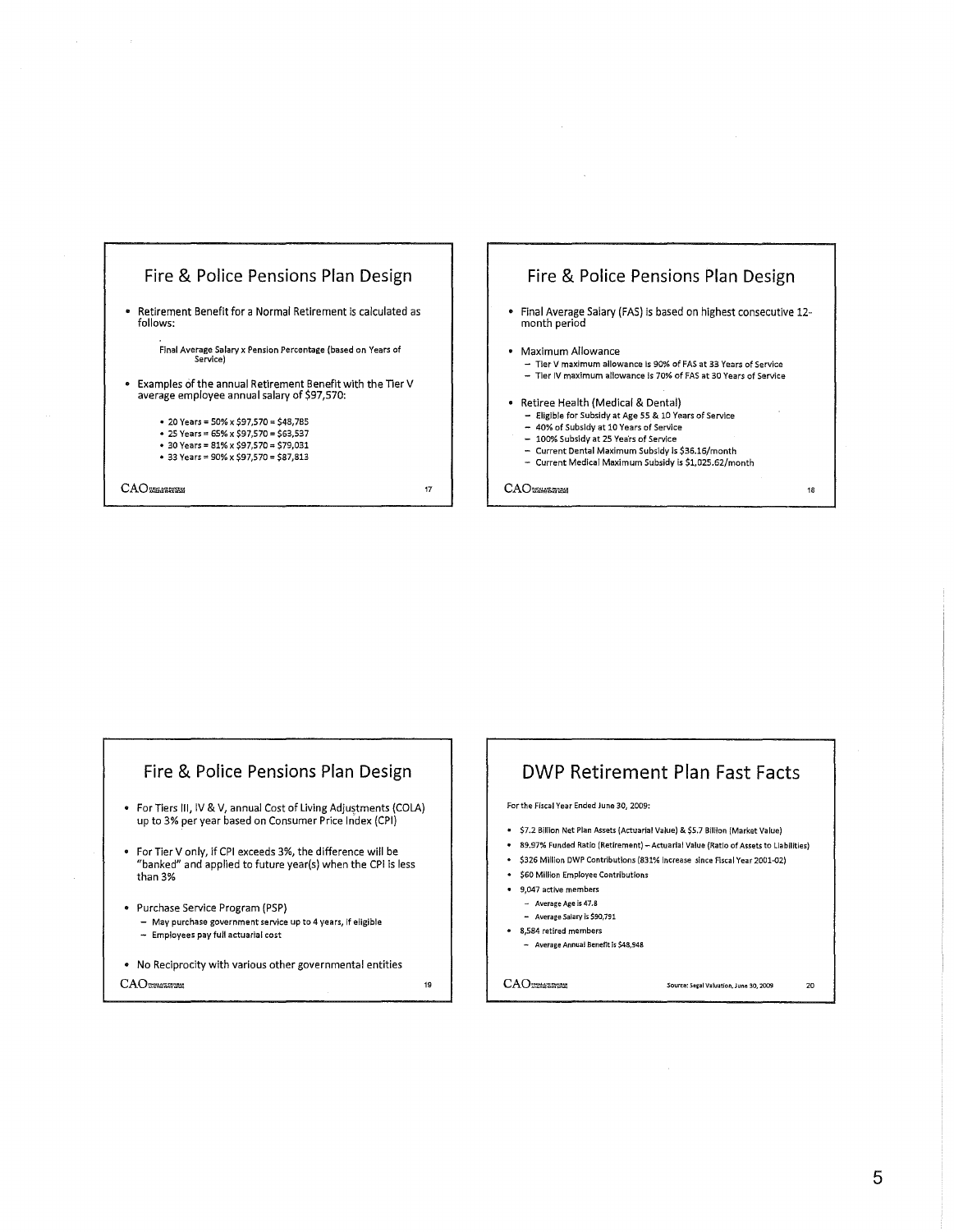



## **DWP Retirement Plan Design** • DWP Contributions - Monet constructions<br>- Actuarially calculated every year<br>- 26.12% of payroll for FY 10/11 (does not include retiree health) - \$325.7 for FY 10/11 (does not include retiree health) • Employee Contributions - 6% of salary (employees hired after May 31, 1984) ow or seary tempores minute are: may style based on "age at<br>- Employees hired before May 31, 1984 contribute based on "age at<br>entry", ranging from 2.34% (Age 17) to 8.902% (Age 69+): - Entry Age  $20 = 2.601\%$ • Entry Age 30 = 3.611%<br>• Entry Age 30 = 3.611%<br>• Entry Age 40 = 4.742%<br>• Entry Age 60 = 7.493%  $23$

CAO

**DWP Retirement Plan Design** 

 $24$ 



- 
- Norman Netherlient<br>- Any Age with 30 Years of City Service<br>- Age 55 with 10 Years of Service in the Last 12 Years
- Age 60 with 5 Years of Service
- Retirement Factor is 2.1%
	- $-10$  Years = 21%
	- $-20$  Years = 42%
	- $-30$  Years = 63%
- Retirement Factor is 2.3% for Employees Age 55 with 30 Years of Service
	- $30 \text{ Years} = 69\%$ <br> $35 \text{ Years} = 80.5\%$

 $CAO$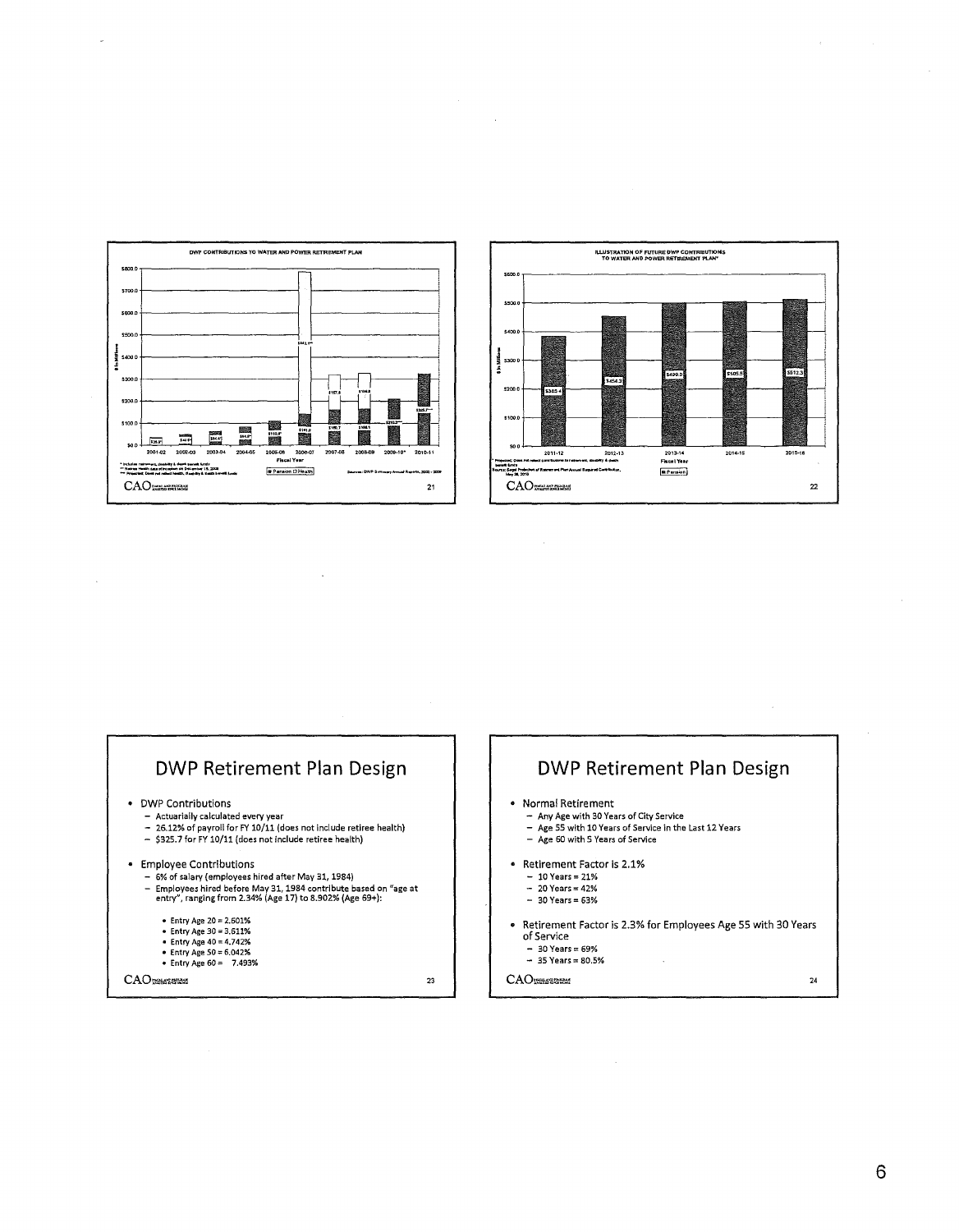







CAO

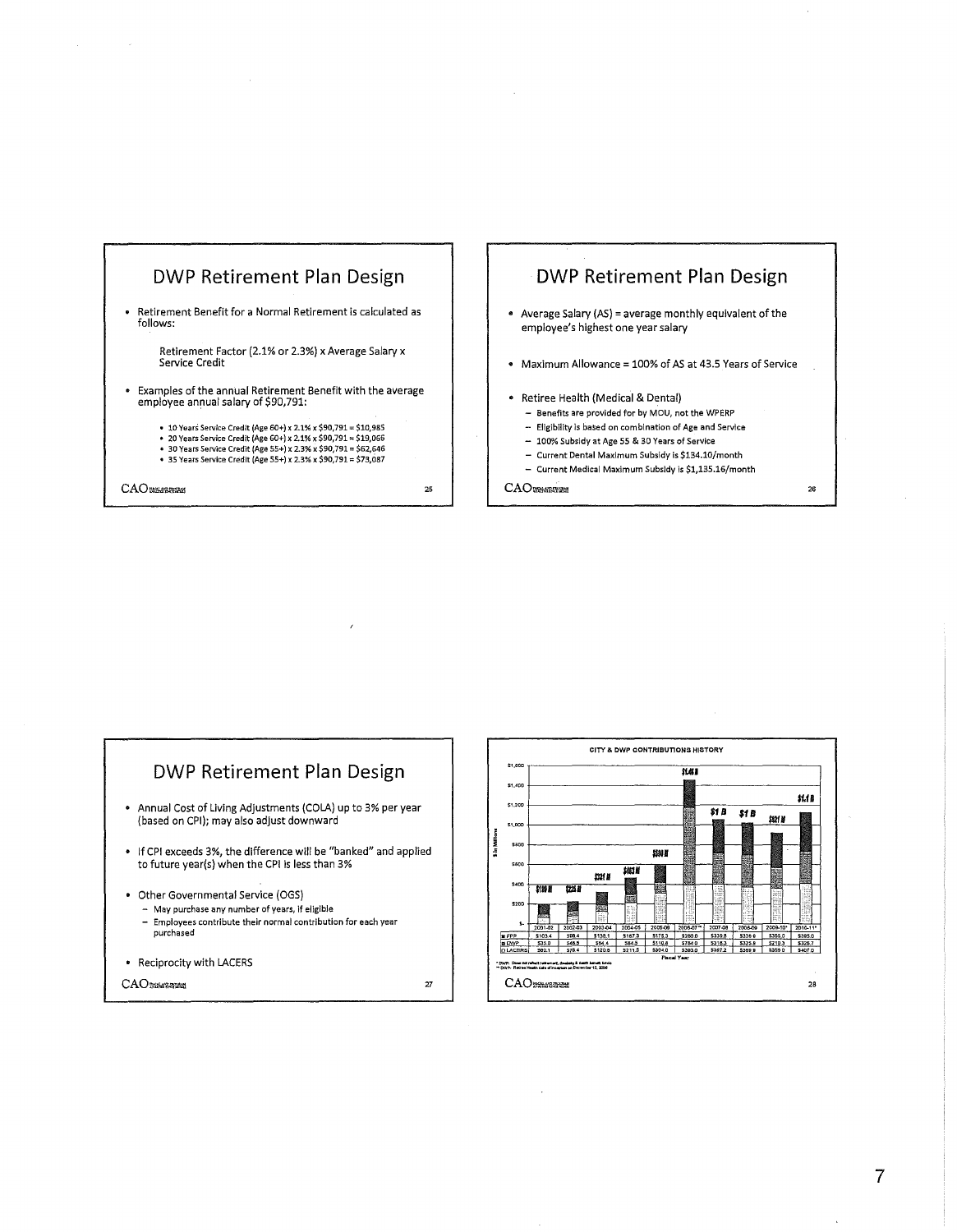



## What are the Principal Cost Drivers?

- · Staffing levels
- Cost-of-living-adjustments
- Healthcare benefit costs
- Increased pension benefits (e.g. Tier V)
- · Longer life expectancies
- Early retirement pension benefits
- Market volatility

 $CAO$  reserves

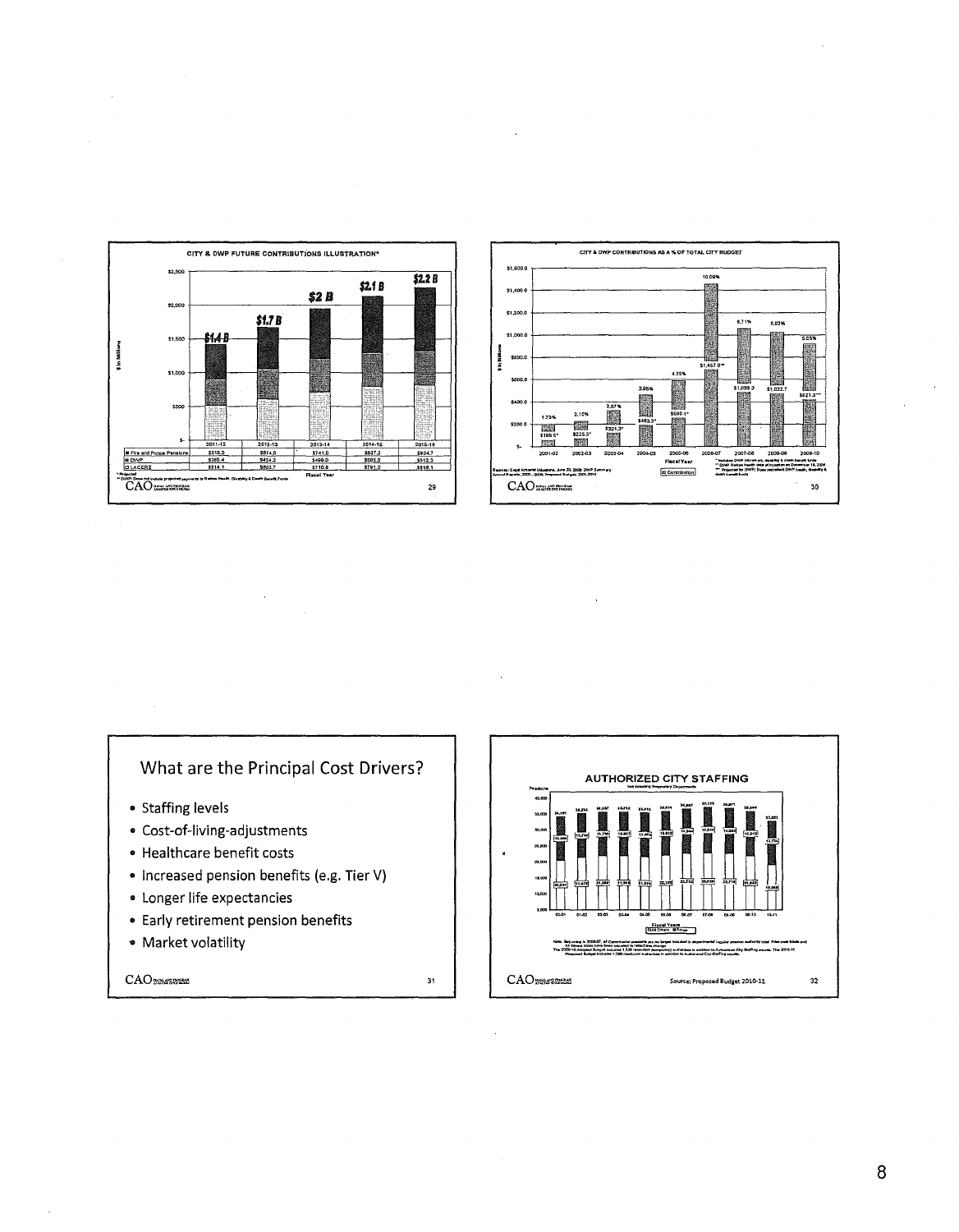| <b>Effective Date</b> | <b>Average CPI</b> | <b>Approved COLA</b> |
|-----------------------|--------------------|----------------------|
| 7/1/2009              | 3.50%              | 3.00%                |
| 7/1/2008              | 3.30%              | 3.00%                |
| 7/1/2007              | 4.30%              | 3.00%                |
| 7/1/2006              | 4.50%              | 3.00%                |
| 7/1/2005              | 3.30%              | 3.00%                |
| 7/1/2004              | 2.60%              | 2.60%                |
| 7/1/2003              | 2.80%              | 2.80%                |
| 7/1/2002              | 3.30%              | $3.00\%$             |
| 7/1/2001              | 3.30%              | 3.00%                |
| 7/1/2000              | 2.30%              | 2.30%                |

## **What Pension Benefits May Be Changed?**

#### • Existing Employees

- Vested pension rights make it difficult to modify current benefits
- Must provide an equivalent benefit in exchange
- Meet and Confer with labor organizations
- New hires
- The City Attorney advises that future hires do not have vested pension rights
- Meet and Consult with labor organizations
- Retiree Health Benefits
	- $-$  Per the Administrative Code, the Boards of Administration approve subsidy increases

34

CAO

## **Defined Benefit (DB) Plans**

- Guaranteed retirement benefit
- Retirement Allowance = based on a formula (i.e. Service Years x Retirement Factor x Average Salary)
- Benefit is provided forthe lifetime of the retiree or his/her beneficiary
- Risk= Employer
- Typically includes health & disability benefits
- Investment decisions made by professional money managers
- Portability= Low

CAO

**Retirement benefit Is based on an employee's individual investment account** 

**Defined Contribution (DC) Plans** 

- **Retirement Allowance = based on growth of contributed assets and how the assets are distributed over time**
- **Employee may face significant uncertainty about his/her expected benefit**  level
- Risk= Employee
- Does not typically include health, death & disability benefits
- **Investment decisions made by individual employee**
- Portability= High

#### CAO

35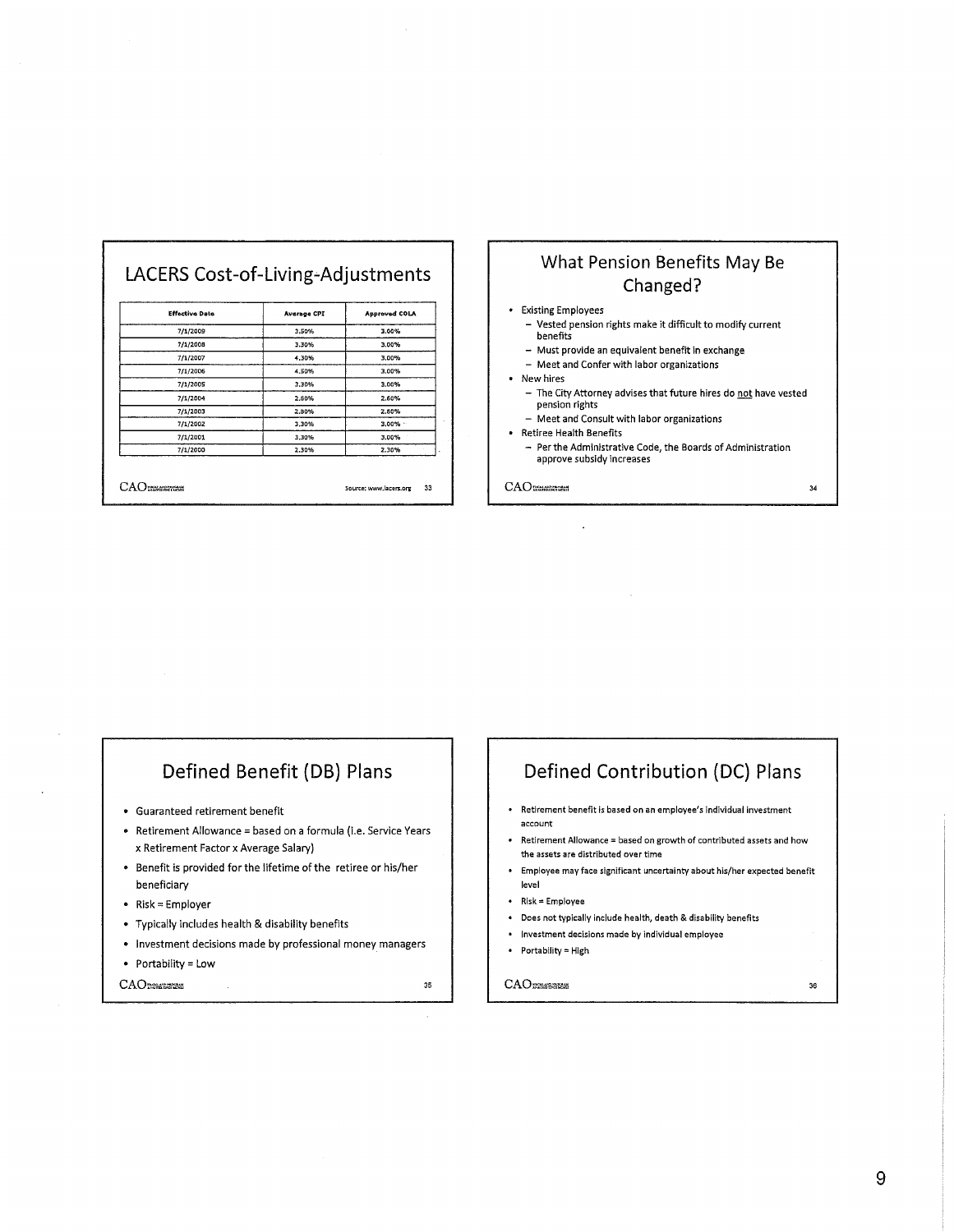

## **State of California (DB Plan)**

#### Major Changes for State

- Increased employee contribution rates (active members & new hires)
- Employee contributions towards retiree health (active members & new hires)
- Increased minimum age requirement (new hires)
- Changed final compensation to 3-year average (new hires)

CAOTHERSHI

39

## **State of California (DB Plan)**

#### Major Changes for Unions

- Increases to top salary steps
- No changes to retirement formula and maximum retirement allowance
- Paychecks are not affected by delays in enacting the state's annual budget

CAO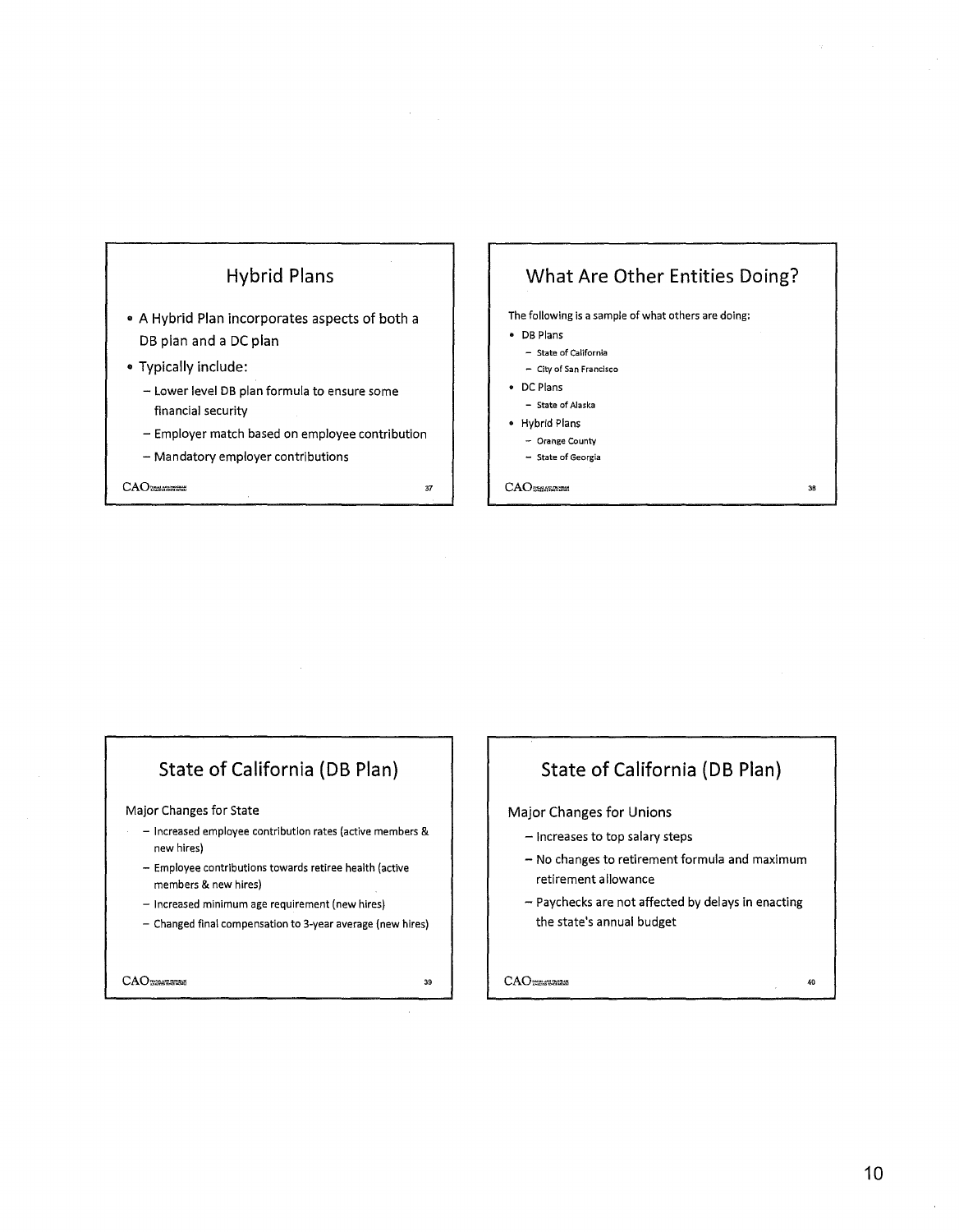



## **Orange County (Hybrid Plan)**

DB Formula = 1.62% (Age 65) x Years of Service x Salary

DC Formula = Employer matches up to 2% of employee salary

CAO

43

## **State of Georgia (Hybrid Plan)**

DB Formula= 1% x Years of Service x Salary

DC Formula= Employer matches 1% of employee salary and for each percent above 1%, up to a total of 3%

CAO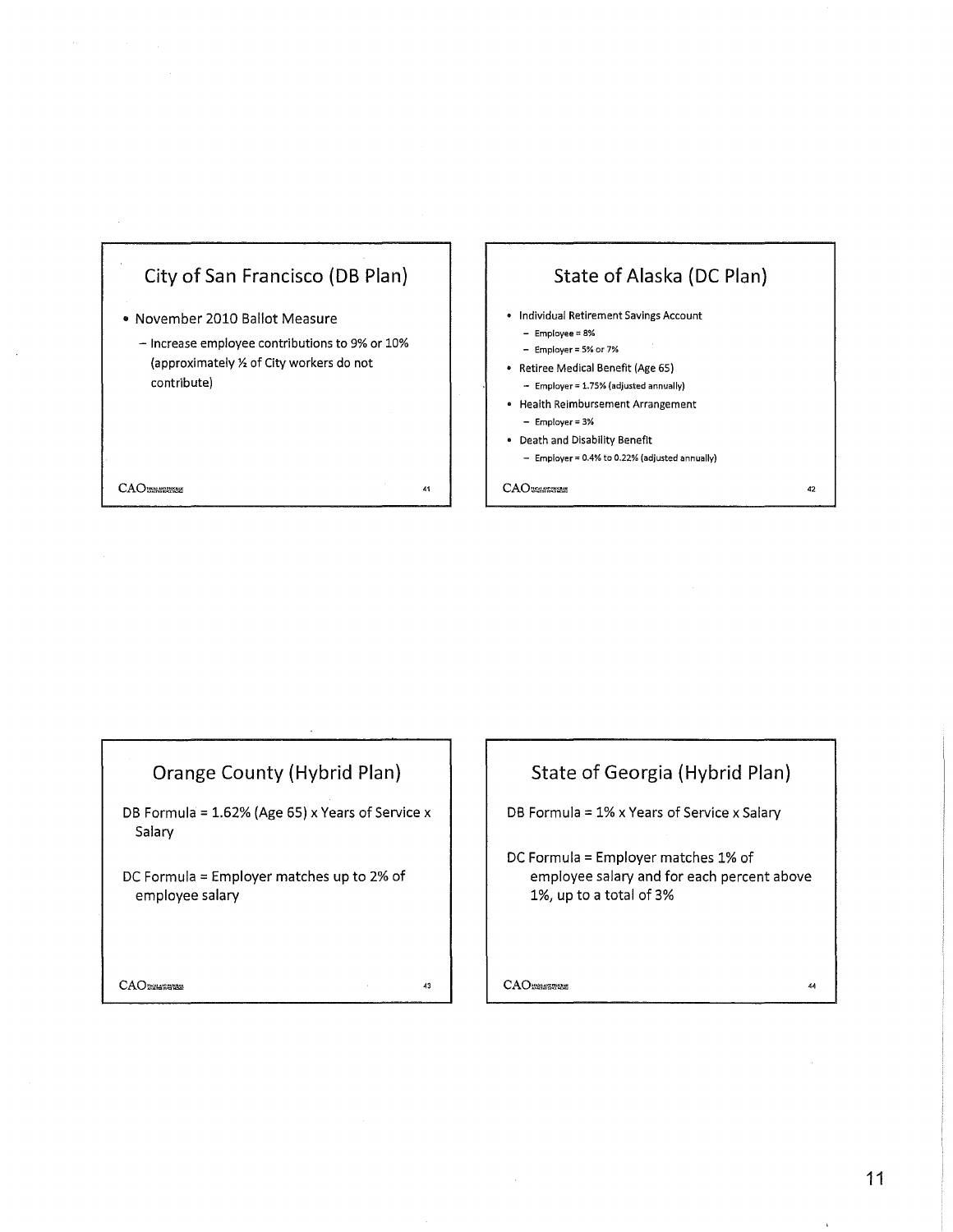

CAO~~ **Source: www.ssa.rov/planners** <sup>45</sup>

## **Transitioning from DB to DC**

- Does not eliminate the City's current liabilities of existing plans
- Closing the DB plan may ultimately require changes in asset allocation that will likely produce lower investment returns
- Projected lower pension benefits for employees
- Potential for hidden administrative costs
- May potentially increase costs during initial implementation years

CAO MARKETTESHI

#### Mechanisms to Adopt Benefit Changes

- LACERS- Council Adoption of an Ordinance
- Fire & Police Pensions Voter Approval of a Charter Amendment
- DWP Retirement Plan Approval by Board of Water and Power Commissioners

CAO

47

## **Proposed New Tier Designs**

- Move to sustainability
- Long-term cost savings
- Applicable to new hires only

**CAO** SEARCHE

48